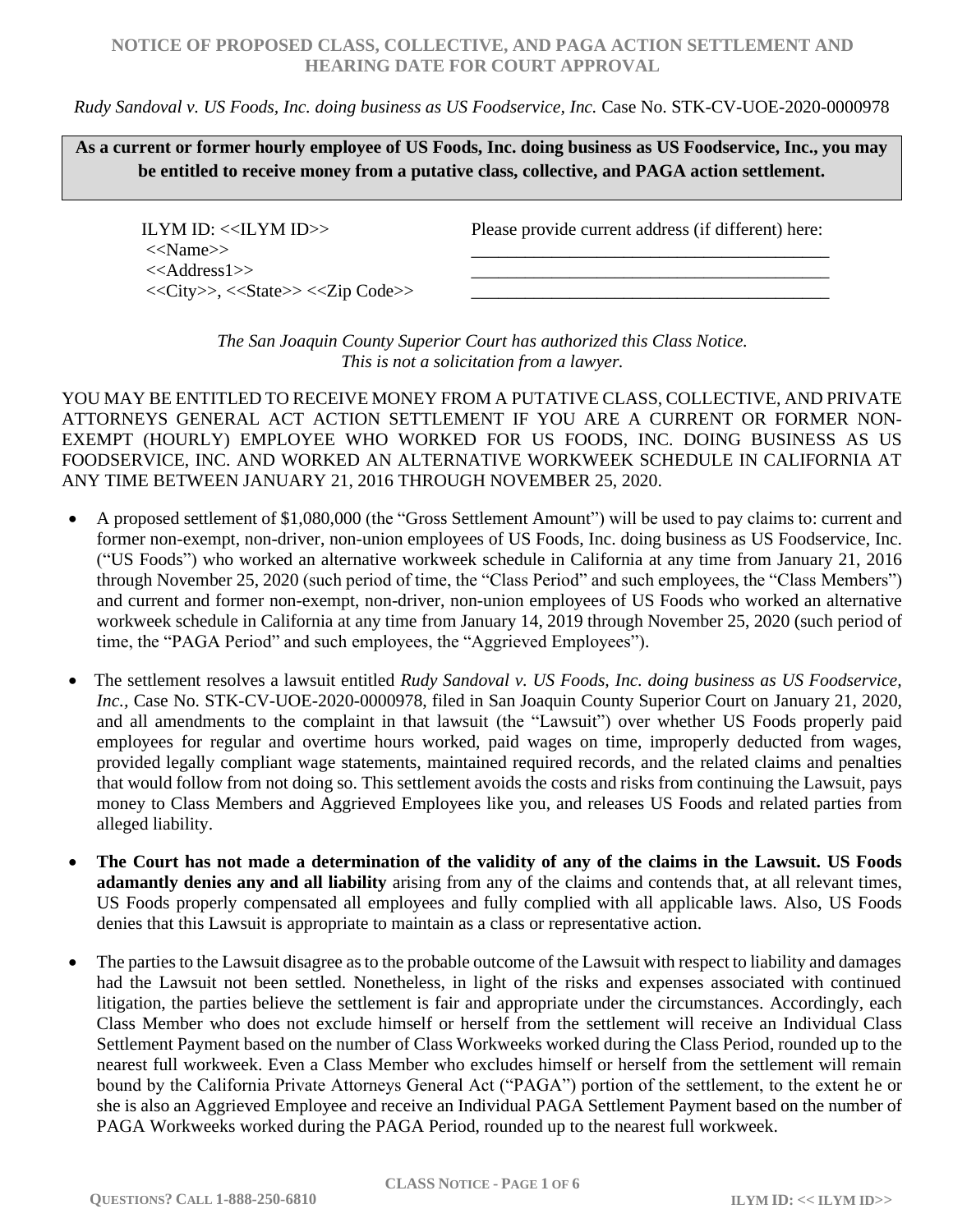# **PLEASE READ THIS CLASS NOTICE CAREFULLY. YOUR LEGAL RIGHTS ARE AFFECTED BY IT.**

### **HOW MUCH WILL I GET?**

You worked a total number of << Class Workweeks>> Class Workweeks during the Class Period. You worked a total number of <<PAGA Workweeks>> PAGA Workweeks during the PAGA Period.

Based on your Class Workweeks it is expected that your Individual Class Settlement Payment before payroll taxes is approximately \$<<Est Individual Class Settlement Payment>>. Based on your PAGA Workweeks it is expected that your Individual PAGA Settlement Payment is approximately \$<<Est Individual PAGA Settlement Payment>>.

Each Individual Class Settlement Payment will be allocated as follows for tax purposes: 50% as wages, to be reported on an IRS W-2, and which will be reduced for the Class Member's share of taxes and withholdings; and 50% as interest, penalties, and liquidated damages, which portion shall be reported on an IRS Form 1099, and which will not be subject to reduction for taxes and withholdings. Each Individual PAGA Settlement Payment will be allocated as follows for tax purposes: 100% as penalties, which shall be reported on an IRS Form 1099, and which will not be subject to reduction for taxes and withholdings.

If you do nothing, it is expected that you will receive approximately \$<< Total Est. Settlement Amt.>> pursuant to the Settlement, and you will be bound by the release of "Class Released Claims" and/or "PAGA Released Claims" described in paragraph 8 below, as applicable to you.

| YOUR LEGAL RIGHTS AND OPTIONS IN THIS CLASS ACTION SETTIEMENT |                                                                                                                                                                                                                                                                                                                                                                                                                                                                                                             |  |
|---------------------------------------------------------------|-------------------------------------------------------------------------------------------------------------------------------------------------------------------------------------------------------------------------------------------------------------------------------------------------------------------------------------------------------------------------------------------------------------------------------------------------------------------------------------------------------------|--|
| <b>DO NOTHING</b>                                             | Receive an Individual Class Settlement Payment and give up your legal rights to pursue<br>claims released by the settlement of the Lawsuit. If the Court grants final approval of the<br>Settlement, the Administrator will mail your check to the address on file for you. You will<br>have 180 days to cash the check. If you do not cash the check, the money will be distributed<br>to the California Rural Legal Assistance, Inc., but you will still be deemed to have released<br>your claims.       |  |
| OPT OUT OF CLASS<br><b>PORTION</b>                            | Receive no Individual Class Settlement Payment and retain your legal rights to pursue your<br>individual claims that would otherwise be released by the settlement of the Lawsuit. You<br>may opt out by following the procedures set forth below. However, to the extent you are<br>also an Aggrieved Employee, you may not opt out of the PAGA portion of the settlement<br>and will still receive your Individual PAGA Settlement Payment even if you opt out of the<br>class portion of the settlement. |  |
| <b>OBJECT TO THE</b><br><b>SETTLEMENT</b>                     | If you do not opt out, you may write to the Settlement Administrator, ILYM Group, Inc.<br>about why you do not like the class action settlement, and they will forward your concerns<br>to counsel, which will then be provided to the Court. More information on this process is<br>set forth below.                                                                                                                                                                                                       |  |
| <b>OBJECT TO THE</b><br><b>WORKWEEK</b><br><b>CALCULATION</b> | If you feel that you worked a different amount of Class Workweeks than identified above,<br>you may object to that calculation by following the procedures set forth below.                                                                                                                                                                                                                                                                                                                                 |  |
| <b>ATTEND A</b><br><b>HEARING</b>                             | You have the right to attend a fairness hearing that will be conducted by the Court, but you<br>are not required to attend. Regardless of whether you timely file and serve a written<br>objection, you may ask to speak about your objection at the hearing. You can also send a<br>letter to the Settlement Administrator, ILYM Group, Inc., providing notice of your intention<br>to appear and speak at the hearing.                                                                                    |  |

| <u>YOUR LEGAL RIGHTS AND OPTIONS IN THIS PAGA SETTLEMENT,</u> |                                                                                              |  |
|---------------------------------------------------------------|----------------------------------------------------------------------------------------------|--|
| <b>DO NOTHING</b>                                             | Receive an Individual PAGA Settlement Payment if you are an "Aggrieved Employee". If         |  |
|                                                               | the Court grants final approval of the Settlement, the Administrator will mail your check    |  |
|                                                               | to the address on file for you. You will have 180 days to cash the check. If you do not cash |  |
|                                                               | the check, the money will be distributed to the California Rural Legal Assistance, Inc., but |  |
|                                                               | you will still be deemed to have released any covered PAGA claims.                           |  |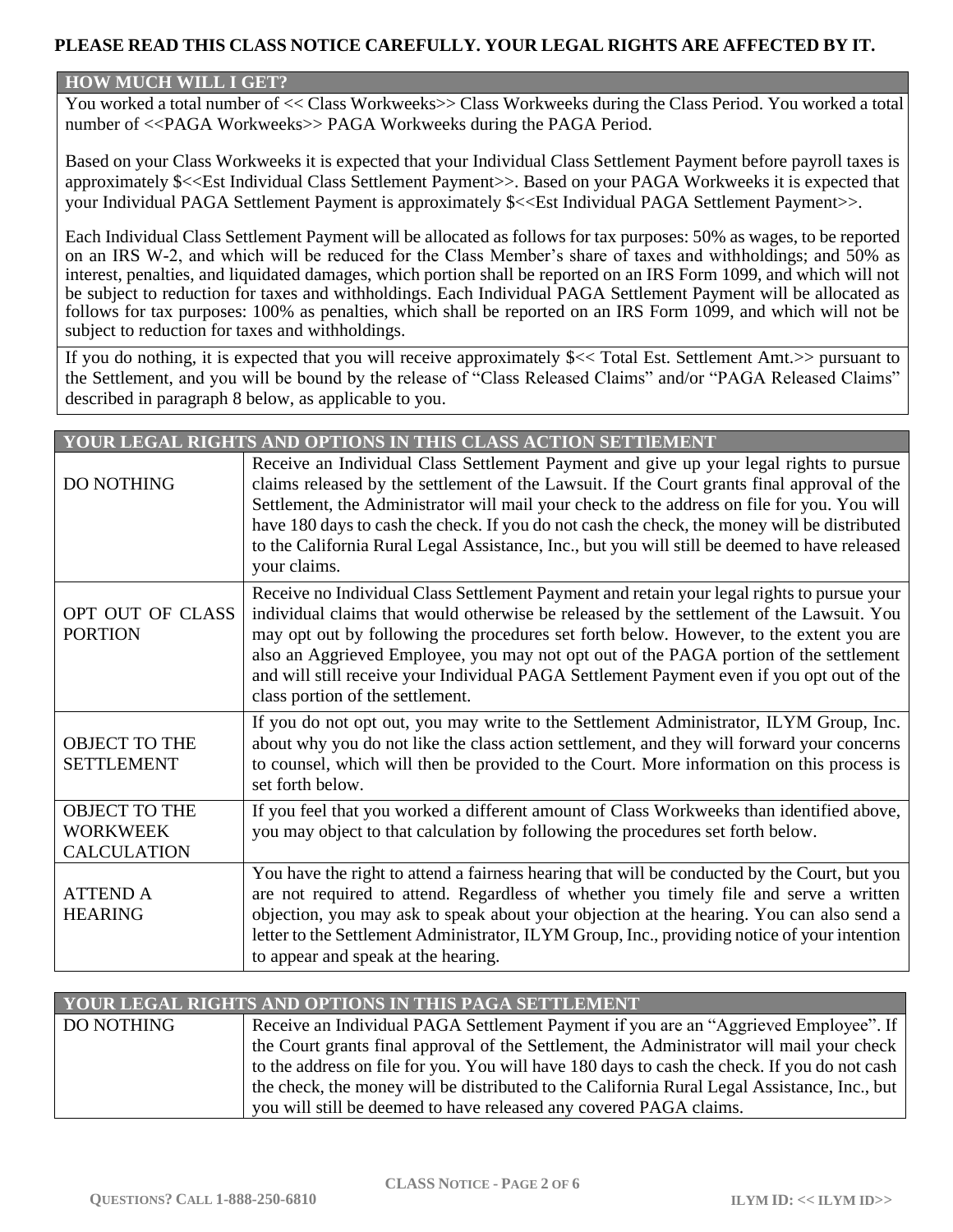| <b>OBJECT TO THE</b> | If you feel that you worked a different amount of PAGA Workweeks than identified above,      |
|----------------------|----------------------------------------------------------------------------------------------|
| WORKWEEK             | you may object to that calculation by following the procedures set forth below.              |
| <b>CALCULATION</b>   |                                                                                              |
| ATTEND A             | You have the right to attend a fairness hearing that will be conducted by the Court, but you |
| <b>HEARING</b>       | are not required to attend.                                                                  |

# **IMPORTANT INFORMATION ABOUT THE PROPOSED SETTLEMENT**

#### **1. Why did I get this Class Notice?**

You were sent this Class Notice because you have a right to know about the proposed settlement in the Lawsuit and about all of your options before the Court rules on whether to finally approve the settlement. If the Court approves the settlement, and after any objections and appeals are resolved, a "Settlement Administrator" appointed by the Court will make the payments that the settlement allows. This Class Notice explains the Lawsuit, the proposed settlement, your legal rights, and what benefits are available and how to receive them.

The Court in charge of this case is the San Joaquin County Superior Court. The person who sued is called "Plaintiff," and the organization he sued is called "Defendant."

#### **2. What is the Lawsuit about?**

In the Lawsuit, Rudy Sandoval, the Plaintiff, alleged multiple violations of the California Labor Code, the Fair Labor Standards Act ("FLSA"), the California Business and Professions Code, and PAGA, including causes of action for: (1) failure to pay minimum wages; (2) failure to pay wages under the FLSA; (3) failure to pay wages and overtime; (4) failure to timely furnish accurate itemized wage statements; (5) failure to timely pay wages upon separation of employment; (6) failure to keep required payroll records; (7) violation of California Business and Professions Code §§ 17200, *et seq*.; (8) violations of PAGA; and related claims for penalties, interest, attorneys' fees and costs.

#### **3. Why is there a settlement?**

The parties disagree on the probable outcome of the case with respect to liability, damages, and how much money could be recovered if the Plaintiff won at trial. Defendant believes that the Plaintiff would not prevail if this case went to trial. The Court has not decided in favor of the Plaintiff or Defendant. There has been no trial in this case. Instead, both sides recognize the risks, expenses, and disruption associated with continued litigation and they have therefore chosen to resolve their differences by entering into a settlement. By doing so, the parties can avoid the cost of a trial, yet Class Members and Aggrieved Employees are still entitled to receive payments if they comply with the instructions in this Class Notice. The parties entered into this settlement after arms-length negotiations while using the services of an experienced and neutral mediator. The Plaintiff and Class Counsel believe that the proposed settlement is fair and reasonable and is in the best interest of the Class Members and Aggrieved Employees.

### **4. What is a class action and PAGA settlement?**

On March 10, 2021, the Court granted preliminary approval of the proposed settlement. However, the Court must still approve the terms of the proposed settlement as fair and reasonable. Once approved, the settlement will affect all Class Members, except those who have properly opted out, and all Aggrieved Employees. This Class Notice explains your legal rights, the terms of the settlement, what you must do to participate, and the estimated amount of money you may receive. *Please read this entire Class Notice carefully*.

#### **5. What should I do?**

You can do nothing, and if you are entitled to a payment, you will be paid. Be mindful, however, that if this Class Notice reaches you and the address where you now live is different, you need to contact the Settlement Administrator and provide updated information so that any future correspondence or the settlement check itself reaches you and is not returned as an address unknown.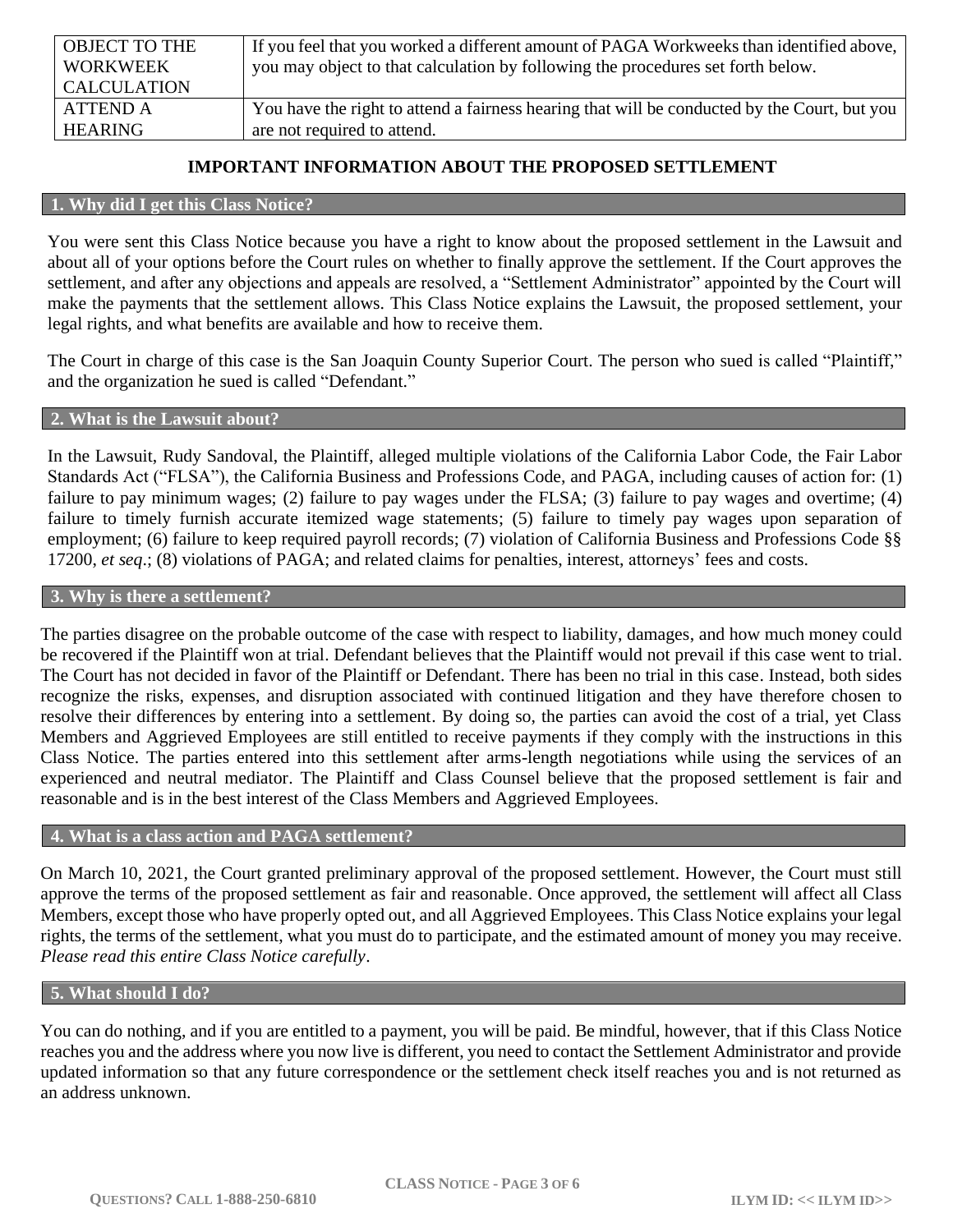#### **6. How much will my payment be?**

Under the proposed settlement, US Foods will pay \$1,080,000.00 to fully and finally resolve all claims in the Action (the "Gross Settlement Amount"). The amount to be distributed to Class Members who do not exclude themselves from the settlement (the "Net Settlement Amount") will be the Gross Settlement Amount, minus the following amounts: (a) Settlement Administration Costs of approximately \$10,000.00; (b) enhancement payment to Plaintiff Rudy Sandoval not to exceed \$7,500.00 for his work and efforts in prosecuting this case; (c) Class Counsel's attorney's fees not to exceed one-third of the Gross Settlement Amount, or \$360,000.00; (d) reimbursement of Class Counsel's actual litigation costs and expenses not to exceed \$25,000; and (e) payment of \$50,000.00 for resolution of all claims under PAGA ("PAGA Settlement Amount"). The attorneys' fees, litigation costs and expenses, enhancement payment, Settlement Administration Costs, and PAGA Settlement Amount are all subject to Court approval. The Net Settlement Amount will be used to pay Class Members a pro-rata Individual Class Settlement Payment based on the number of Class Workweeks each Class Member worked during the Class Period. 75% or \$37,500 of the PAGA Settlement Amount of \$50,000 will be paid to the Labor and Workforce Development Agency. The remaining 25% or \$12,500 of the PAGA Settlement Amount will be used to pay Aggrieved Employees a pro-rata Individual PAGA Settlement Payment based on the number of PAGA Workweeks each Aggrieved Employee worked during the PAGA Period.

If you do not dispute your Class Workweek calculation, and do not opt out of the class settlement, you will be bound by the class settlement and release of claims and will receive an Individual Class Settlement Payment. **In other words, you do not need to take any action to receive an Individual Class Settlement Payment. If you are an "Aggrieved Employee", you will receive an Individual PAGA Settlement Payment.** 

### **7. When would I get my payment?**

The Court will hold a hearing on **July 9, 2021 at 9:00 A.M.** at the San Joaquin County Superior Court – Stockton Courthouse, Department 10A, 180 E Weber Ave, Stockton, CA 95202 to decide whether to grant final approval of the proposed settlement. If the Court approves the settlement and anyone objects, there may be appeals. It is always uncertain when these objections and appeals can be resolved and resolving them can take time. To check on the progress of the settlement, call the Settlement Administrator at 1-888-250-6810, or contact Class Counsel (see below for Class Counsel's contact information.). *Please be patient*.

Class Members will have 180 days to cash their checks after the checks are mailed. The value of all settlement checks that remain uncashed after 180 days from the mailing will be distributed to the California Rural Legal Assistance, Inc.

## **8. What am I releasing?**

**Class Released Claims.** Once the Court's order granting final approval of the settlement and judgment becomes final, Plaintiff and Class Members who have not effectively opted-out of the Class portion of the settlement as described below, fully release and discharge US Foods and all of its past, present and/or future owners, officers, directors, shareholders, members, employees, agents, principals, heirs, representatives, accountants, auditors, assigns, attorneys, consultants, insurers, parent companies, and their respective successors and predecessors in interest, assigns, subsidiaries, joint ventures, parents, and affiliates, if any, without limitation ("Released Parties") of and from all claims, rights, demands, liabilities, penalties, wages, fees, and causes of action, arising from, or related to, or that were asserted, or that could have been asserted in the Action (whether in tort, contract, statute, or otherwise), including, but not limited to, for alleged violation of Labor Code sections 201-204, 226, 510, 558, 1174, 1174.5, 1182.2, 1185, 1194, 1194.2, 1197, or 1199, or any claims based on the following allegations under any theory: failure to pay minimum, regular, or hourly wages, and/or alleged off-the-clock work; failure to pay overtime wages or accurate overtime wages; failure to pay timely wages during employment or upon separation; failure to provide accurate and/or complete wage statements; failure to maintain records; or violation of Cal. Bus. & Prof. Code section 17200 et seq. by engaging in the foregoing conduct. Settlement Class Members' Class Released Claims include all claims for unpaid wages, overtime wages, statutory penalties, damages of any kind, interest, attorneys' fees, costs, injunctive relief, restitution, and any other equitable relief under California or federal statute, ordinance, regulation, common law, or other source of law, including but not limited to the California Labor Code, California Business and Professions Code, and California Civil Code, California Industrial Welfare Commission Wage Orders, and the FLSA.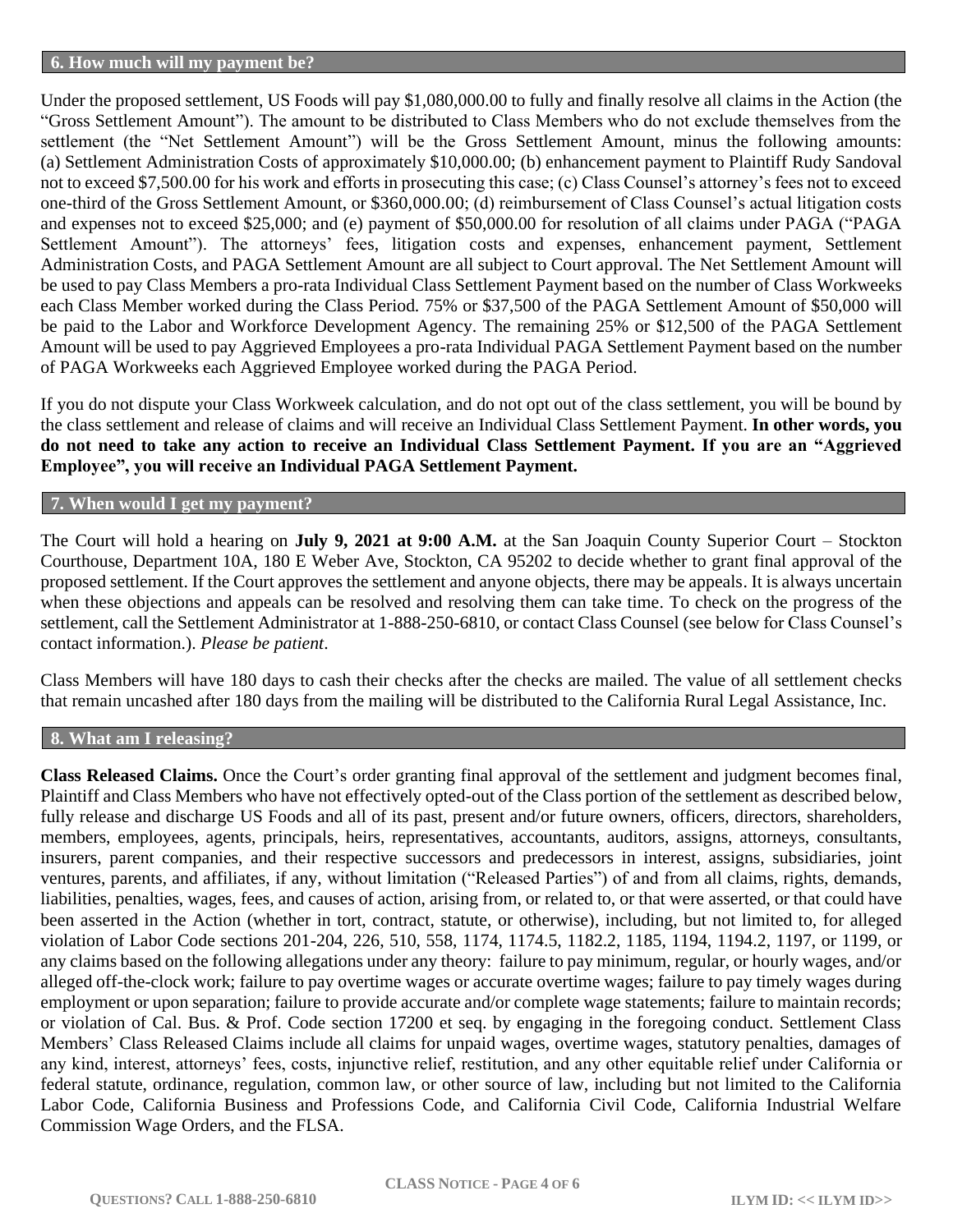The time period covered by this class release is January 21, 2016 through November 25, 2020. This release does not apply to claims for workers' compensation benefits, unemployment insurance benefits, or any other claim or right that as a matter of law cannot be waived or released.

If you do not exclude yourself from the settlement, the endorsement and cashing of your settlement check will be deemed to be your consent in writing to become a party to this action for the purposes of effectuating the settlement and release of claims arising under the FLSA.

**PAGA Released Claims.** Even if you effectively opt-out of the class settlement as described below, you will still be bound by the PAGA portion of the settlement to the extent you are also an Aggrieved Employee. Once the Court's order granting final approval of the settlement and judgment becomes final, Plaintiff and all Aggrieved Employees fully release and discharge the Released Parties of and from all claims, demands, rights, liabilities, penalties, fees, and causes of action under PAGA, including under Labor Code sections 558 and/or 2698 *et seq.*, predicated on any Labor Code violations alleged in the operative Complaint (which include Labor Code sections 201-204, 210, 226, 510, 511, 558, 1174, 1174.5, 1182.2, 1185, 1194, 1194.2, 1197, and 1199) or that could have been alleged in the operative Complaint based on the facts, policies, practices, occurrences, or acts alleged in the operative Complaint, or that are based on any alleged failure to pay minimum, regular, or hourly wages, and/or alleged off-the-clock work; failure to pay overtime wages or accurate overtime wages; failure to pay timely wages during employment or upon separation; failure to provide accurate and/or complete wage statements; failure to maintain records.

The time period covered by this PAGA release is January 14, 2019 through November 25, 2020.

## **9. How can I opt out of this settlement?**

You can opt out and retain your rights over the class portion of this settlement. To do so, you must submit a written, signed request to opt out of the settlement. You will have 45 days from the date of mailing of this Class Notice to do so. A request to opt out of the settlement must be in writing and include all of the following: (i) your first and last name, address, telephone number, and last four digits of your Social Security Number; (ii) your signature; and (iii) a clear statement by you that you do not wish to be included in the settlement.

Your Opt-Out request must be faxed or mailed to the Settlement Administrator, ILYM Group, Inc., P.O. Box 2031 Tustin, CA 92781, fax: 888-845-6185, and be postmarked no later than **May 24, 2021**, or it will not be considered, and you will be bound by the settlement.

You cannot opt out of the PAGA portion of this settlement. Any Class Member who opts out of the settlement will still remain bound by the PAGA portion of the settlement, including the PAGA Released Claims, to the extent the Class Member also is an Aggrieved Employee.

#### **10. Do I have a lawyer in this case?**

The Court has appointed David Yeremian of DAVID YEREMIAN & ASSOCIATES, INC., 535 N. Brand Blvd., Suite 705, Glendale, California 91203, telephone [818.230.8380](https://www.google.com/search?q=DAVID+YEREMIAN+%26+ASSOCIATES%2C+INC.&oq=DAVID+YEREMIAN+%26+ASSOCIATES%2C+INC.&aqs=chrome..69i57j0.527j0j7&sourceid=chrome&ie=UTF-8) to represent you and other Class Members and Aggrieved Employees in the Lawsuit. These lawyers are called Class Counsel. They will be compensated from the Gross Settlement Amount as discussed in this Class Notice. If you want to be represented by your own lawyer, you may hire one at your own expense.

# **11. How will the lawyers be paid?**

Class Counsel will ask the Court to award them fees up to 1/3 (one-third) of the Gross Settlement Amount. Class Counsel will also ask the Court to award them reasonable costs incurred in connection with the Lawsuit. The Court may choose to award less than the amounts requested by Class Counsel.

### **12. How do I tell the Court that I do not like the class settlement?**

You can ask the Court to deny approval of the class settlement by filing an objection. You cannot ask the Court to order a larger class settlement; the Court can only approve or deny the class settlement. If the Court denies the class settlement,